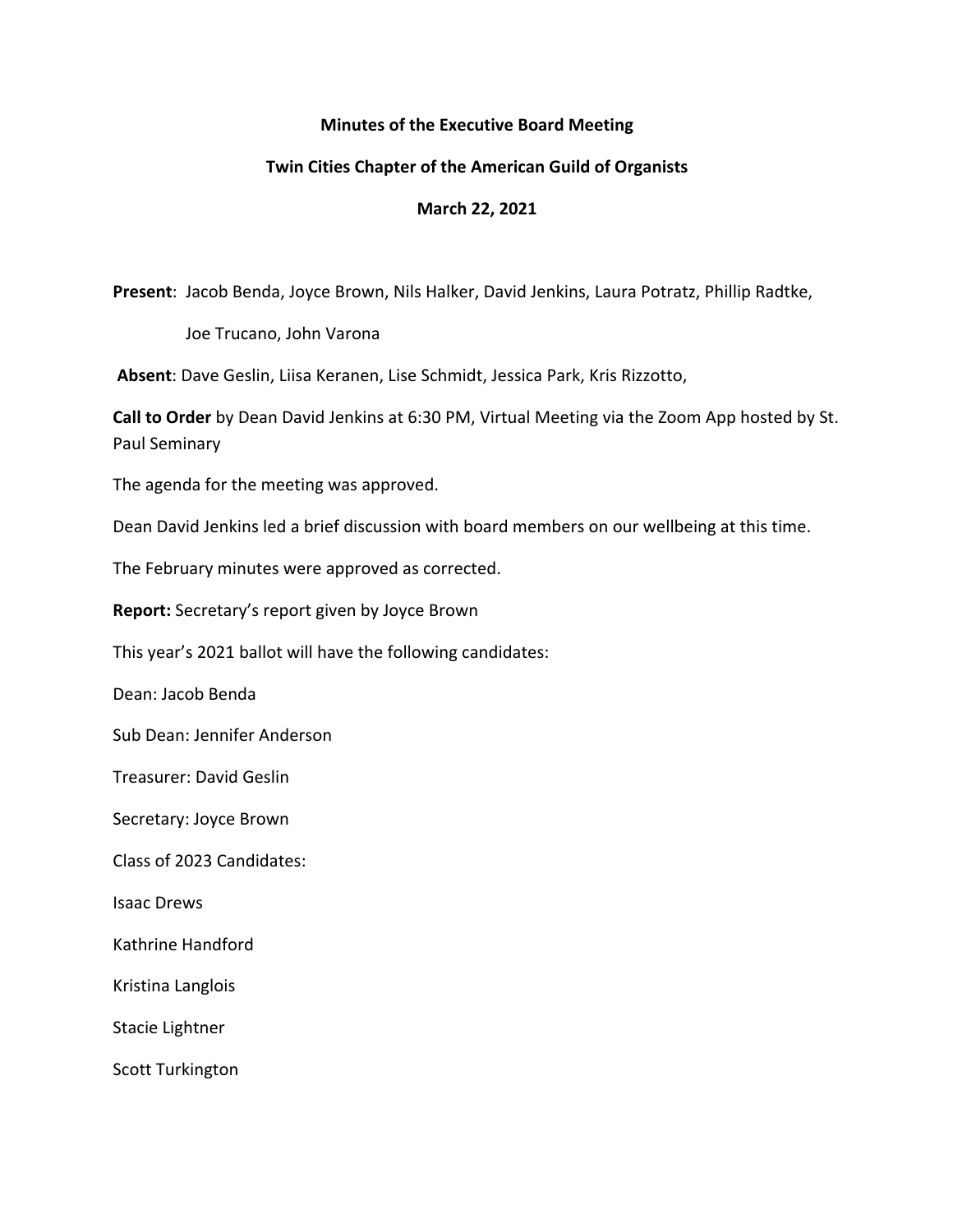The ballots for the election should be mailed out shortly and returned by April 20. The results will be published in the May newsletter. We thank the nominating committee chair Carolyn Diamond, and the committee members Laura Edman, Jeremy Haug, Lise Schmidt and Robert Vickery

**Report**: There was no treasurer's report this month.

**Report**: Program report given by Jacob Benda

The Before Bach Birthday Bash was a big success. Thank you is extended to Jacob Benda and the programming committee for organizing this, to Jeremy Haug for technical help and support, and to Michael Barone for coordinating the musicians.

The outreach this year exceeded all expectations. Jeremy Haug shared some interesting facts: the social media outreach included: 8,497 views on Facebook, and 706 engagements (open, likes, shares, comments); and over 1,500 views on the TCAGO YouTube channel. Some notable demographic highlights include

- 1. 36% are women, and 63% are men
- 2. We have a nice spread of age with the highest in 25 to 34; 35-44 and 65+
- 3. We have most of the reach in the United States; but a notable reach in the United Kingdom, Canada, Germany, Italy, Australia; France, Nigeria, Austria, Netherlands, and Poland.
- 4. Minneapolis and St. Paul (Twin Cities surrounding area) are the top cities represented, closely followed by New York, Northfield, London, Los Angeles, Chicago, and Indianapolis

This truly is a worthwhile project.

**Report**: Pipe Organ Heritage Committee report given by Nils Halker

Nils Halker explained the start of the Pipe Organ Heritage Committee. In 1997 a Minnesota Chapter of the Organ Historical Society was formed. In 2017, the Organ Historical Society had their convention in the Twin Cities. It was well attended and well received. The OHS members are interested in many of the same topics as the AGO even though the constituencies are different. The local chapter is small and it is felt that it might be easier to go forward by merging with the AGO locally. There is hope that there will be joint events in the future.

**Report:** Dean's report given by David Jenkins

-The professional concerns Zoom meeting was attended by 33 participants. This is a good start to re-energize the Professional Concerns Committee. It is suggested that a letter announcing the available handbook "Employing Musicians in Religious Institutions" be sent to regional